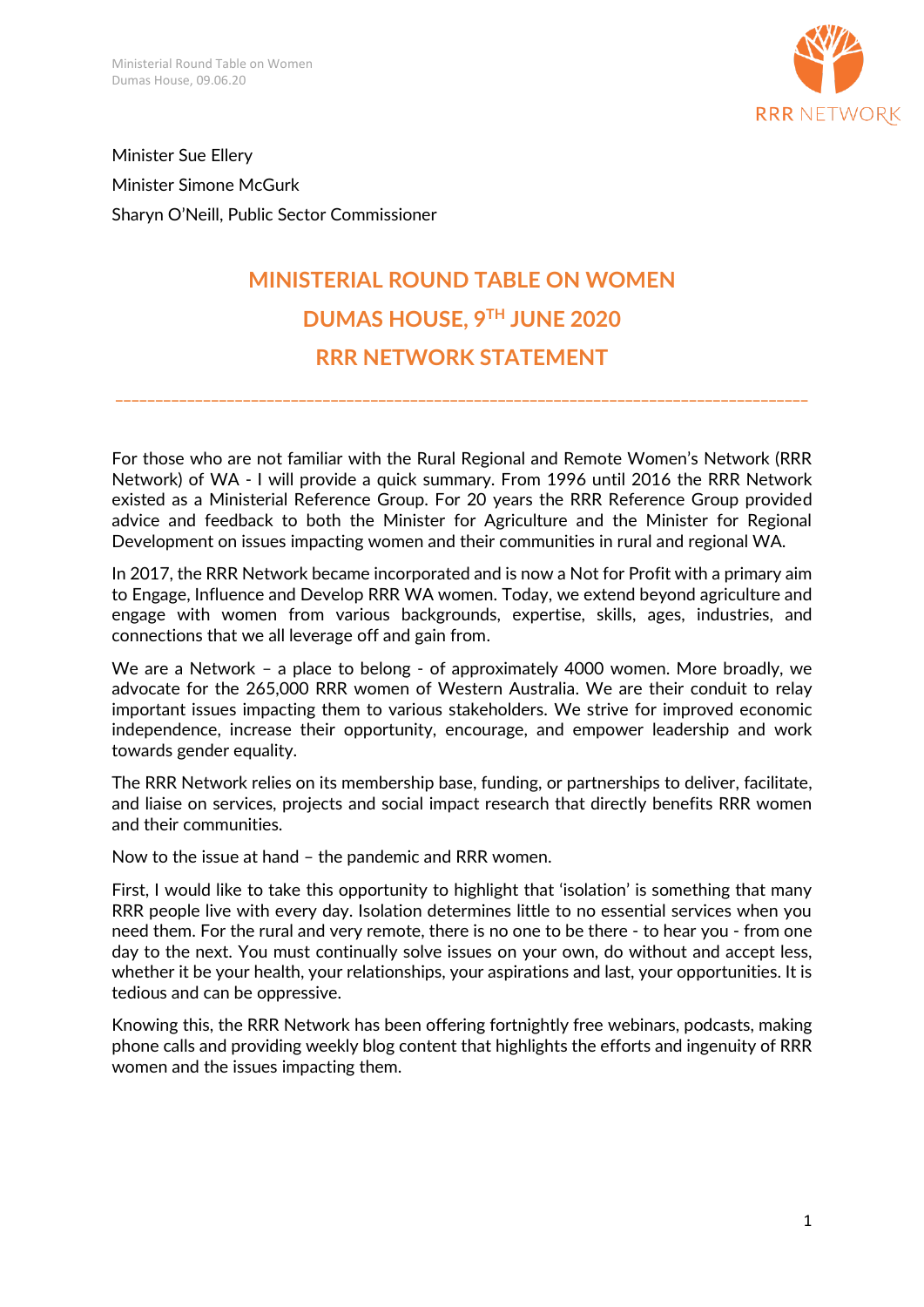

The pandemic has been a great motivator to deliver and communicate not only when there is a new project or issue, but weekly, and the response has been overwhelming with support and thanks.

The negative impacts. In mid-2019 we conducted ten regional forums to support Minister McGurk's Women's Voices initiative. Our final [report](https://www.rrrnetwork.com.au/wp-content/uploads/2019/10/Womens-Voices-Report-.pdf) identified six issues impacting women. I raise this because the issues pre-pandemic remain today, only now they have been heightened, made more complex or exhaustive.

For example, we identified a lack of jobs for women in the regions compounded by child-care difficulties. The pandemic saw women disproportionately affected either through their employment, increased burden of caring responsibilities and limited to no access to childcare. There was also a reported increase in both family assault and threatening behaviour offences in March. And, due to a lack of essential services, therefore vulnerable and already isolated communities, it is arguable that, the impact of the lockdown experience on the regions has been much greater than on their city counterparts.

We [found](https://www.rrrnetwork.com.au/wp-content/uploads/2020/05/COVID-19-Survey-Report.pdf) that COVID-19 has triggered mental health, stress, and anxiety. Our survey found that 69% considered mental health to be their biggest concern for their community. Women have been seeking coaching, counselling, mentoring, relationship, and financial advice and even simply conversation opportunities because of isolation and fear of the virus. For example, someone from our Network reported that she conducts wellness coaching fortnightly and in the thick of the pandemic these sessions went to weekly and her online class doubled in size.

However, there has been some positive (potential) developments for RRR women in two areas. Ironically, the pandemic was a strange leveller for regional and metro people because every individual was placed into isolation and people were encouraged to work from home. This has been one of the most positive changes of the pandemic for regional people. That is, an increased awareness and acceptance that working from home is possible and it can be effective.

What opportunities will this shift in thinking create for regional people, and for city people? Will more people consider a life and a career outside of the city? Will more women consider further education and upskilling in preparation for increased remote work opportunities?

Can the Public Sector lead the way in regional and remote job creation and offer short courses that will service these types of roles?

In saying that, unreliable internet and phone coverage in the regions remains, making working from home not always seamless. But relief was offered and quickly, such as NBN Satellite increased their 150GB monthly allowance to 190GB for people on remote stations in the far north.

Another positive, there has then been an uptake of telehealth and Medicare rebates. Moving forward, we expect more RRR women to receive health services they typically would forgo, because of the long-distance travel to a city to receive it.

The pandemic has demonstrated that we are capable of rapid pivots with positive outcomes. Our collective challenge is - how can we ensure they are here to stay?

We are here to help the State Government and to offer our Network to leverage off to deliver services and communicate important messages with an aim to strengthen our regional areas. For example, we will start promoting ithink to our Network to encourage more community participation in WA's Recovery process and planning.